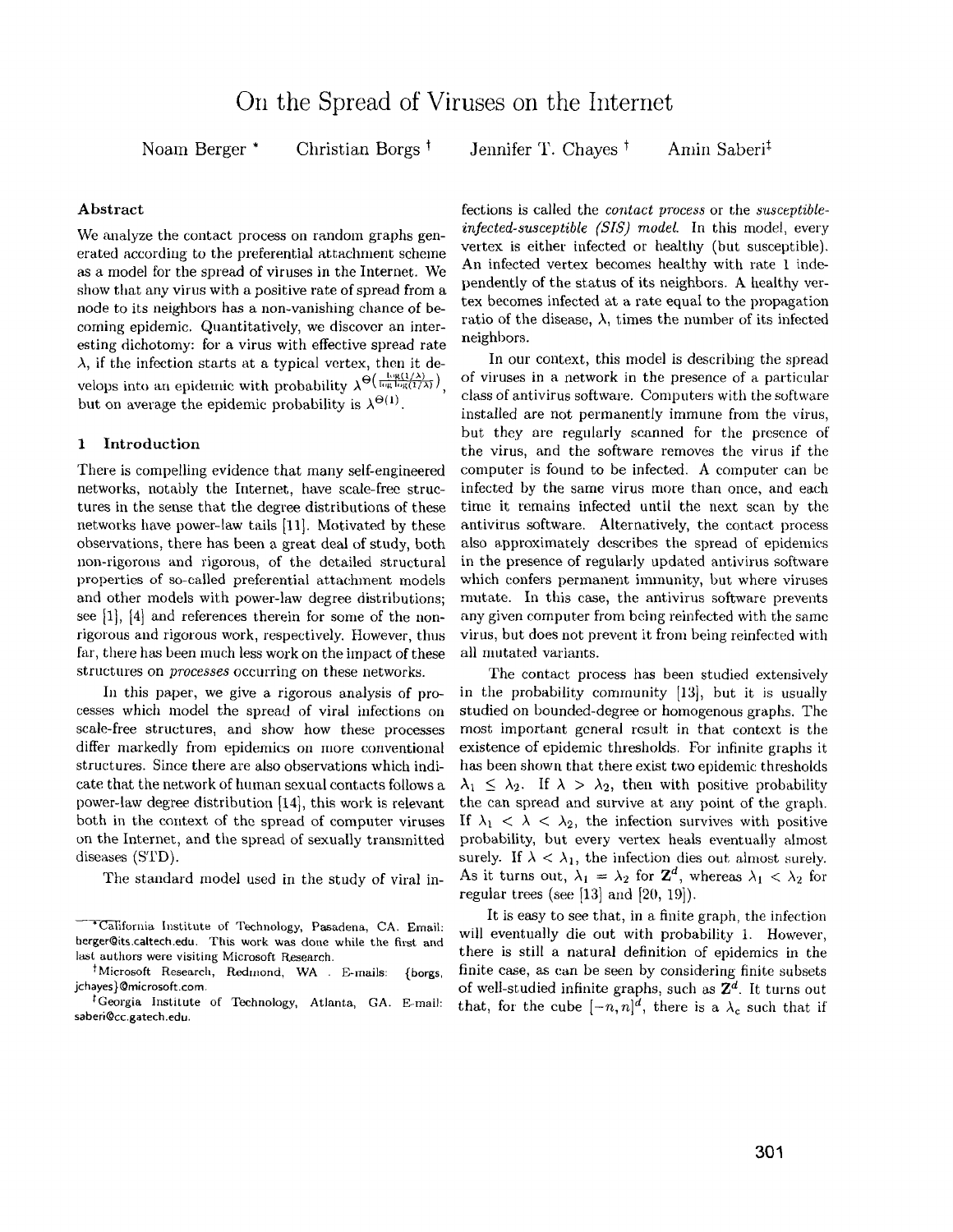$\lambda > \lambda_c$  then with probability bounded away from zero the infection survival time is exponential in  $n^d$ , while if  $\lambda < \lambda_c$  the infection dies out before time  $\log(n)$  with probability  $1 - o(n)$ . Moreover, this  $\lambda_c$  is equal to the epidemic threshold for  $\mathbb{Z}^d$ . (See [13] for proofs of these statements.) Therefore, it is natural to say that the infection becomes an epidemic if the time that it takes for the infection to die out is super-polynomial in the number of vertices of the graph.

Using the epidemiologic models such as the SIS model for analyzing the spread of viruses has been suggested more than a decade ago by Kephart and White [12]. Pastor-Satorras and Vespignani [17, 16] were the first group to study the contact process on scale-free graphs in the Barabási-Albert model [2]. Using simulation and (uon-rigorous) mean-field equations, they argued that the epidemic threshold  $\lambda_c$  in scale-free networks is O. They also studied the actual data and found supporting evidences for their observation. Other recent work on the spread of computer viruses on the Internet includes [15, 21, 8].

In this paper, we present what is, to the best of our knowledge, the first rigorous analysis of the contact process on scale-free graphs in preferential attachment models.

The contribution of this paper is two-fold. First, we introduce a new representation of the preferential attachment model which we call the P61ya urn representation. Our representation, which we believe to be of independent interest, is a generalization of Bollobás and Riordan's random pairing representation [3]. It gives a new proof of the main result of [3] and enables us to analyze a natural generalization of their representation in which the vertices can also choose their neighbors uniformly at random with some probability; see also [18, 10, 6, 7] for other models with combinations of uniform and preferential attachment. We believe this representation will also be useful in rigorous analysis of many other structural and dynamical properties of preferential attachment graphs.

Second, we use our new representation to analyze the contact process on the preferential attachment model. We show that, as predicted by Pastor-Satorras and Vespignani [17, 16], the epidemic threshold is zero. The importance of this observation is that it shows that even viruses with very smail propagation rate have a positive chance of becoming epidemic. We also provide much more detailed estimates yielding matching upper and lower bounds, as functions of  $\lambda$ , on the probability for an epidemic to occur - both for an epidemic beginning at a typical starting vertex and on average. Interestingly, it turns out that these two probabilities are quite different. In particular, the epidemic probability for an infection beginning at a typical vertex is a rather complicated function of  $\lambda$ , which would therefore have been quite difficult to ascertain by empirical means:

$$
(1.1) \qquad \qquad \lambda^{\Theta\left(\frac{\log(\lambda^{-1})}{\log\log(\lambda^{-1})}\right)},
$$

whereas the average epidemic probability is simply  $\lambda^{\Theta(1)}$ .

1.1 Strategy of the proof We end the introduction by giving an intuitive description of the proof of (1.1), without delving into the rather tortuous technical details. The proof breaks into two relatively independent parts, the first dealing with the contact process and the second dealing with the structure of the graph.

The behavior of the contact process depends strongly on the degrees in the graph. In particular, we show that if all degrees in a graph  $G$  are significantly smaller than  $\lambda^{-1}$ , then the disease will die out very quickly. If, on the other hand, the virus has reached a vertex of degree significantly larger than  $\lambda^{-2}$ , then the disease is very likely to survive for very long time in the neighborhood of this vertex.

Therefore, we want to get an understanding of the degrees in a neighborhood of a vertex. We show, using our P6lya urn representation of the scale-free graph and Bollobás-Riordan's expanding environment method [3] that for a typical vertex *v,* the largest degree of a vertex in a ball of radius *k* around *v* is, with high probability,  $(k!)^{\Theta(1)}$ .

In view of this, the closest vertex of degree  $\lambda^{-\Theta(1)}$ is at distance  $\Theta(\log(\lambda^{-1})/\log \log(\lambda^{-1}))$ , and the question of survival of the disease boils down to whether the infection manages to arrive at a vertex of degree  $\lambda^{-\Theta(1)}$ . Therefore the survival probability is the probability that the infection manages to arrive at distance  $\Theta(\log(\lambda^{-1})/\log \log(\lambda^{-1}))$ , and this probability is given in equation (1.1).

The analysis above is useful in understanding the behavior if we start at a typical starting point. However, if we start at a point of degree higher than  $\lambda^{-2}$ , then the process has a very good chance of surviving for a long time. The power-law degree distribution of the Barabási-Albert graphs tells us that  $\lambda^{\Theta(1)}$  of the vertices have this degree, and therefore the average survival probability is  $\lambda^{\Theta(1)}$ .

1.2 Structure of the paper In Section 2, we precisely define the model and state our results. In Section 3, we present our P6lya urn representation of the scalefree graph, and give a number of technical lemmas that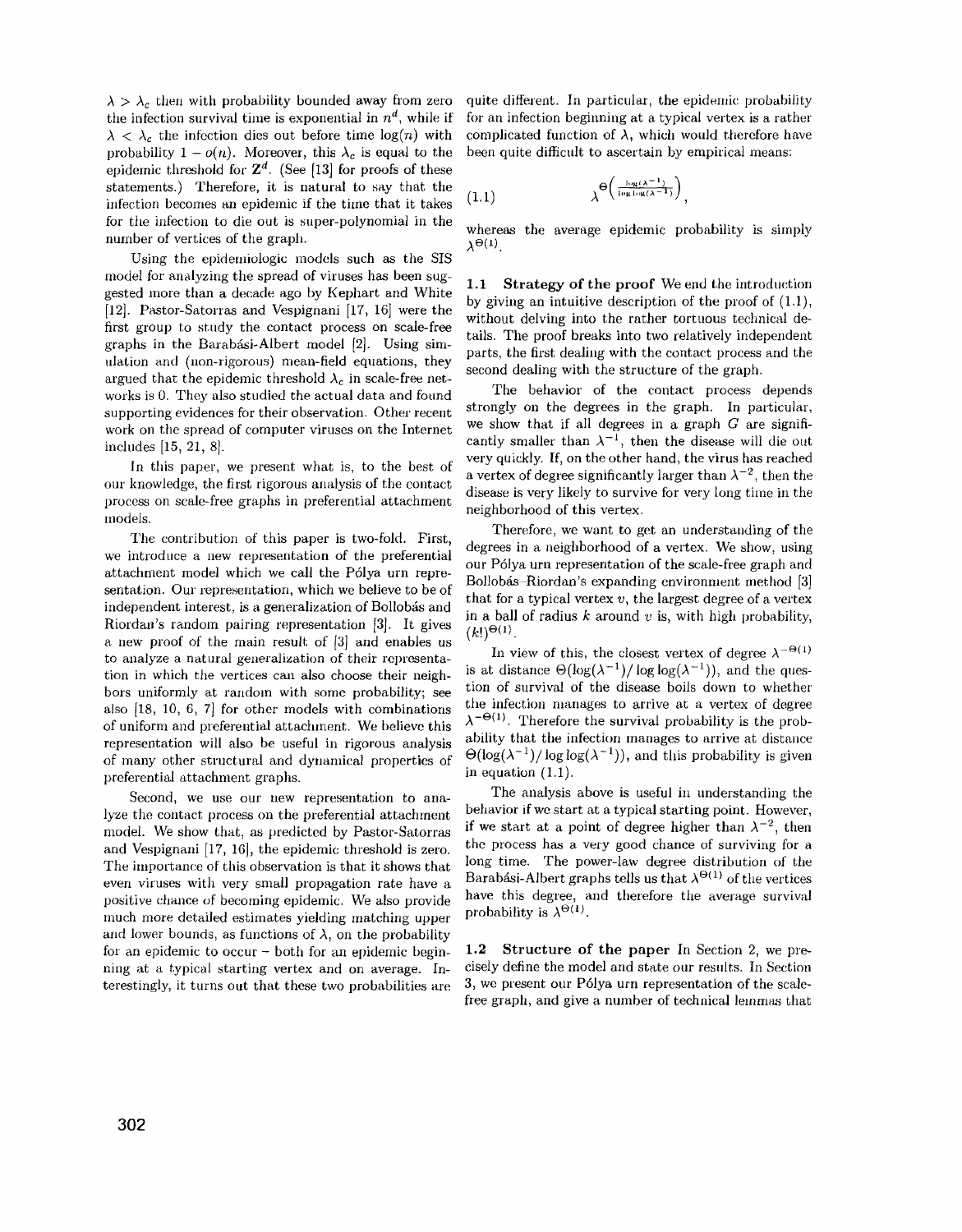enable easy analysis of the model. In Section 4, we use the construction of Section 3 to give estimates on the maximum degree in a neighborhood of a randomly chosen vertex. The main tool we use is the method of rapidly expanding neighborhoods, first introduced in [3]. In Section 5 we prove a few simple facts on the contact process, and in the last section we give some details the proof of Theorem 2.1. Most of the more technical estimates are relegated to Sections 7, 8, and 9.

### 2 Definition of the Model and Statements of Results

The scale-free graph we define generalizes the model suggested by Barabási and Albert [2] and made rigorous in [3]. Fix an integer  $m \geq 2$  and a real number  $0 \leq \alpha < 1$ . Let  $\{v_i\}$  be a sequence of vertices, and let  $G_i$  be the graph at time i. Then,  $G_1$  contains the vertex  $v_1$  and no edges, and  $G_2$  contains  $v_1$  and  $v_2$  and m edges connecting them. Given  $G_{n-1}$ , we create  $G_n$ the following way:

We add the vertex  $v_n$  to the graph, and choose m vertices  $w_1, ..., w_m$ , possibly with repetitions, from  $G_{n-1}$ . Then we draw edges between  $v_n$  and each of  $w_1, ..., w_m$ . Repetitions in the sequence  $w_1, ..., w_m$  result in multiple edges in the graph  $G_n$ .

The vertices  $w_1, ..., w_m$  are chosen inductively as follows: With probability  $\alpha$ ,  $w_1$  is chosen uniformly, and with probability  $1 - \alpha$ ,  $w_1$  is chosen according to the preferential attachment rule, i.e., for every  $i = 1, ..., n - 1$ , we take  $w_1 = v_i$  with probability  $(\deg_{n-1}(v_i))/Z$  where Z is the normalizing constant

$$
Z = \sum_{i=1}^{n-1} (\deg_{n-1}(v_i)) = 2m(n-2).
$$

but when determining  $w_k$ , instead of the degree  $deg_{n-1}(v_i)$ , we use  $I$  is interesting to mention that the survival prob-

$$
\deg_{n-1}'(v_i) = \deg_{n-1}(v_i) + \#\{1 \leq j \leq k-1 | w_j = v_i\}.
$$

model differs slightly from the model of and Bollobas and Riordan [3] in that they allow (self-)Ioops, while we do not. Both [3] and the model defined above allow multiple edges. One might argue that the most natural  $-$  though mathematically harder  $-$  case is that without multiple edges, i.e., when the  $w_i$  are all conditioned to be different (for  $n > m$ ) and are all determined according to the rule described for  $w_1$ . It turns out that we can provide P61ya urn representations of any of these three variants for general  $\alpha$ . Here we will consider only the variant defined above, without

loops but with multiple edges. In the full version of this papcr, we will also give the more natural variant without multiple edges, and show that it does not change the final results.

Our main results are the following:

THEOREM 2.1. For every  $\lambda > 0$ , there exists N such *that JOT a typical sample oj the scale-free graph oj s'ize*   $n > N$ , if we choose a uniform vertex v, then with probability  $1-O(\lambda^2)$ , *v* is such that an infection starting *at v will survive with probab'ility bounded from below by* 

$$
(2.2) \qquad \lambda^{C_1 \frac{\log(1/\lambda)}{\log \log(1/\lambda)}}
$$

*and from above by* 

$$
(2.3) \qquad \qquad \lambda^{C_2 \frac{\log(1/\lambda)}{\log\log(1/\lambda)}}
$$

where  $C_1$  and  $C_2$  are constants not depending on  $\lambda$  or *n.* 

The  $O(\lambda^2 n)$  vertices left out in Theorem 2.1 turn out to have a dramatic effect on the average survival probability, as demonstrated in the next theorem:

THEOREM 2.2. For every  $\lambda > 0$ , there exists N such *that for a typical sample of the scale-free graph of 8'ize*   $n > N$ , if we choose a uniform vertex v and start *the infection at v, then the infection will survive with pmbability bounded from below by* 

$$
(2.4) \t\t \lambda^{C_3}
$$

and from above by

$$
\lambda^{C_4}
$$

Then we proceed inductively, applying the same rule, *where*  $C_3$  *and*  $C_4$  *are constants not depending on*  $\lambda$  *or* 

ability of the contact process is much higher than the density of the percolation cluster which was proved in It should be noted that the  $\alpha = 0$  case of our [5] to be between  $\exp(-\Theta(\lambda^{-2}))$  and  $\exp(-\Theta(\lambda^{-1}))$ .

> Another interesting comparison is with recent nonrigorous results of Pastor-Satorras and Vespignani [17] who calculate the percentage of infected nodes in the metastable state, where they implicitly condition on the event of survival. Their calculation yields that the density of infected nodes is of the order of  $\exp(-(m\lambda)^{-1})$ . The comparison reveals another aspect of the inhomogeneity of the scale-free network: In more homogeneous graphs we expect these two quantities (the survival probability and the density of infected nodes in the metastable state) to be similar to each other.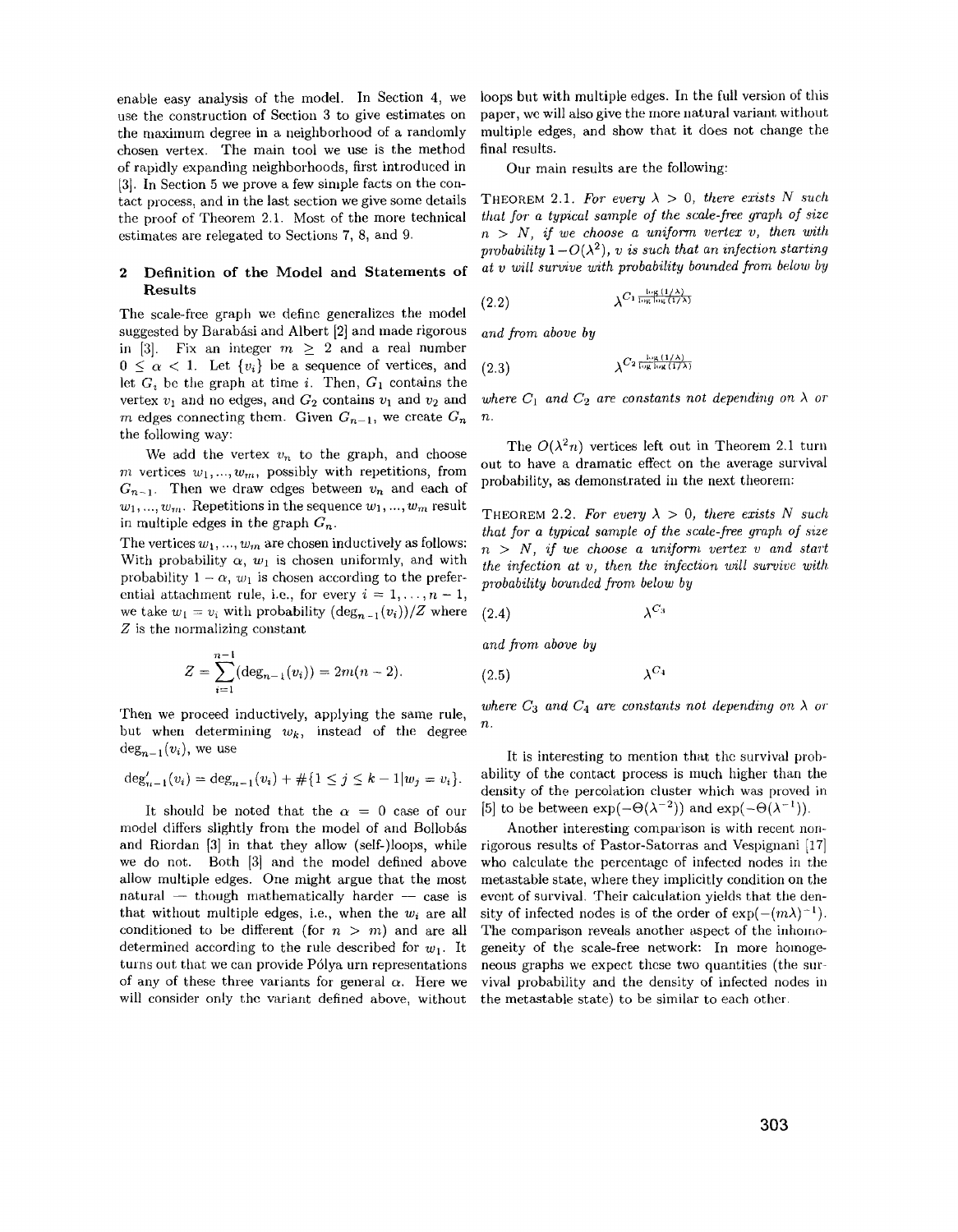# 3 Pólya Urn Representation of Barabási-Albert Graph

In early twentieth century, P6lya proposed and analyzed the following model known as the P6lya urn model [9]. We have a number of urns, each holding a number of balls, and at each step, a new ball is added to one of the urns. The probability that the ball is added to urn  $i$  is proportional to  $N_i + u$  where  $N_i$  is the number of balls in the  $i$ -th urn and  $u$  is a predetermined parameter of the model.

Pólya showed that this model is equivalent to another process as follows. For every  $i$ , choose a parameter (which we call "strength" or "attractiveness")  $p_i$ , and at each step, *independently* of our decision in previous steps, put the new ball in urn  $i$  with probability  $p_i$ . Pólya specified the distribution (as a function of  $u$ ) and the initial number of balls in each urn) for which this mimics the urn model. A particularly nice exam*ple* is the case of two urns, each starting with one ball and  $u = 0$ . Then  $p_1$  is a uniform [0, 1] variable, and  $p_2 = 1 - p_1$ . He showed that for general values of *u* and  $\{N_i(0)\}\$ , the values of  $\{p_i\}$  are determined by the  $\beta$ -distribution with appropriate parameters.

It is not hard to see that there is a close connection between the preferential attachment model of Barabási 4 and Albert and the P6lya urn model in the following sense: every new connection that a vertex gains can be represented by a new ball added in the urn corresponding to that vertex. We use this idea to give an equivalent description of the scale-free graph which is easy to analyze. We will see throughout the paper the properties of this description that make it useful for understanding the graph,

3.1 Formal description We describe an equivalent representation of the  $n$ -vertex Barabási-Albert graph with *m* connections and probability  $\alpha$  of uniform connection. Let *u* be s.t.  $\alpha = u/(1 + u)$ . We take  $\psi_1 = 1$ , and for every  $2 \leq k \leq n$ , we take  $\psi_k$  to be distributed according to  $\beta(m + mu, 2km + kmu)$  (We say that  $X \sim \beta(a, b)$  if the density of X is  $\frac{x^{a-1}(1-x)^{b-1}}{Z}$ with  $Z$  being the appropriate normalization. See  $[22]$ for the properties of the  $\beta$  distribution). For  $1 \leq k \leq n$ , we take

$$
\varphi_k = \psi_k \prod_{j=k+1}^n (1 - \psi_j).
$$

It is easy to see that  $\sum_{k=1}^{n} \varphi_k = 1$ . Let

$$
l_k = \sum_{j=1}^k \varphi_k.
$$

the For every  $a \in [0,1]$ , we define  $\kappa(a) = \min\{k : l_k \geq 1\}$ *a*}. Let  $\{U_{i,k}\}_{1\leq i\leq m,1\leq k\leq n}$  be independent random variables, uniform on  $[0,1]$ . For  $k > j$ , we draw an edge between *k* and *j* if for some  $1 \leq i \leq m$  we have

$$
(3.6) \t\t j = \kappa(U_{i,k}l_{k-1}).
$$

We allow multiple edges  $-$  the number of edges connecting  $k$  to  $j$  is the number of values of i such that (3.6) is satisfied. The next lemma follows immediately from the theory of P6lya urns.

LEMMA 3.1, *The random graph described above has the same distribution as the n-vertex Barabási-Albert graph with m connections and probability*  $\alpha$  *of uniform connection.* 

Lemma 3.1 gives us a representation of the Barabási-Albert graph with much more independence that the original description, thus enabling us to do rigorous calculations.

In order to lise Lemma 3.1 effectively, we need to have a few estimates on the values of  $l_k$ ,  $\varphi_k$  and  $\kappa(a)$ . These estimates are deferred to Section 7.

## Maximum Degree in a Neighborhood of a Vertex

In this section we state the main two propositions controlling the structure of the graph. These propositions say that, with high probability, all of the vertices in the ball  $H_t$  of radius t around a uniform vertex have degree smaller than  $(t!)^{100}$ , but there exists some vertex in  $H_t$  of degree  $(t!)^{\Theta(1)}$ .

The proofs of these propositions use the P61ya urn representation and the methods of expanding neighborhoods. The details are presented in Sections 8 and 8.2,

PROPOSITION 4.1. Let a be chosen uniformly in  $[0, 1]$ , and let  $k = \kappa(a)$ . For every  $\epsilon$  there exists T such that *with probability larger than*  $1 - \epsilon$ , *for every t > T*, *every vertex in*  $H_t$  *has degree smaller than*  $(t!)^{100}$ .

PROPOSITION 4.2. *Let a be chosen unijormly in* [0,1], *and let*  $k = \kappa(a)$ . There exists  $C > 0$ , *depending only on*  $\chi$ , *such that for every*  $\epsilon$  *there exists T such that with probability larger than*  $1 - \epsilon$ , *for every t > T*, *there exist a vertex in*  $H_t$  *with degree larger than*  $(t!)^C$ .

### 5 The Contact Process

The contact process is often studied as a model for the spread of infections. It has been the subject of intensive research, both rigorous work within the mathematics community [13, 20, 19], and numerical and simulation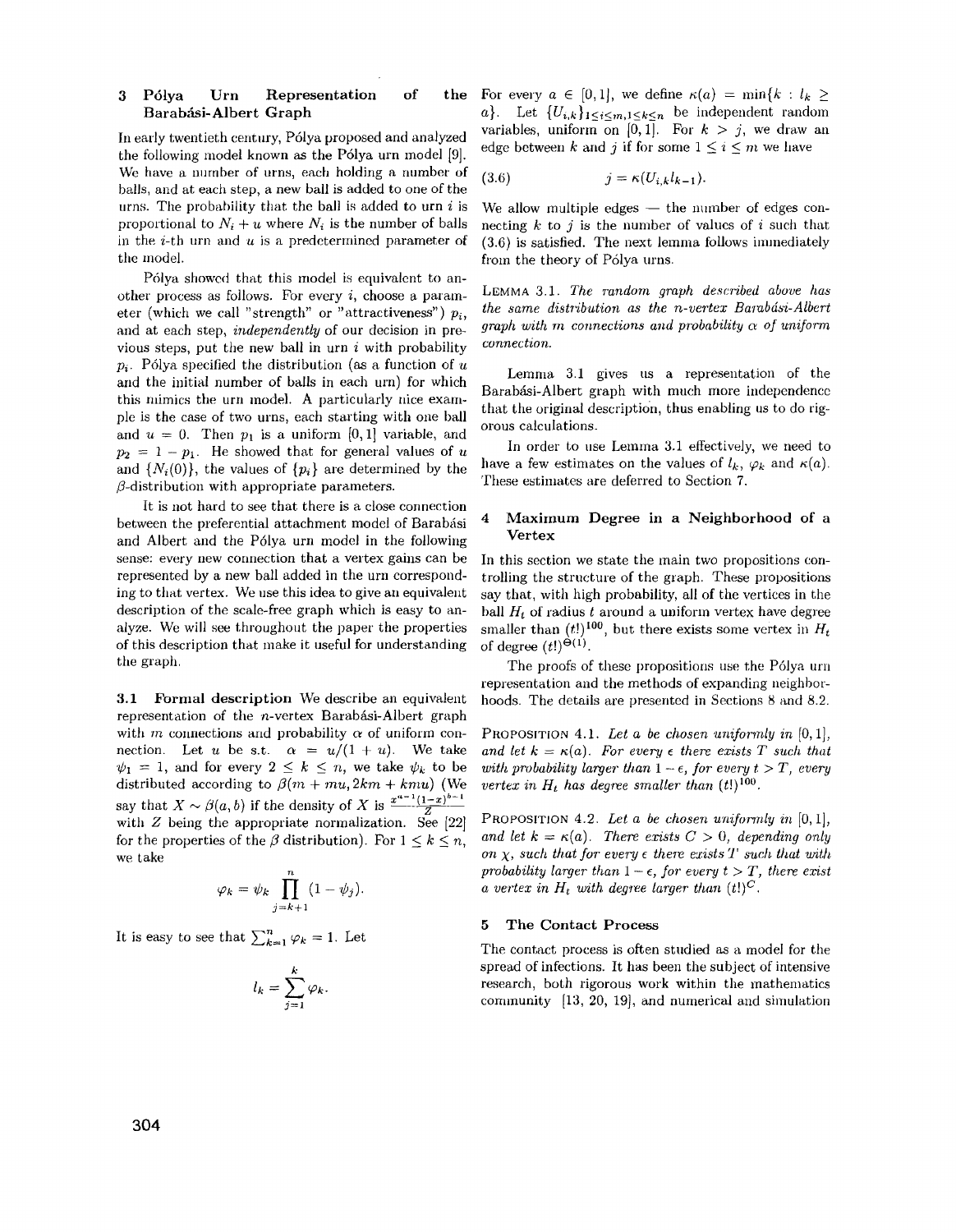analysis in the networking, social sciences and physics literature. An excellent reference for the mathematical background is Liggett [13].

In this model, every computer or individual is represented by a vertex in a graph. A vertex is either healthy or infected. An infected vertex becomes healthy after an exponential time with mean I, independently of the status of its neighbors. A healthy vertex becomes infected at a rate that is proportional to the number of its infected neighbors. More formally:

DEFINITION 5.1. The contact process with infection pa*mameter*  $\lambda$  *on a graph*  $G(V, E)$  *is a continuous time Markov process*  $\eta_t$  which can be identified at any time t *by a subset*  $A = \{v \in V : \eta_t(v) = 1\}$  *of vertices. The vertices in A are regarded as infected and the rest of the vertices are thought of as being healthy. The transition* rates for  $\eta_t$  are given by

$$
A \rightarrow A \setminus \{v\}, \text{ for } v \in A \text{ at rate 1 and } A \rightarrow A \cup \{v\}, \text{ for } v \notin A \text{ at rate } \lambda | \{u \in A :
$$
  

$$
\{u, v\} \in E \} |.
$$

We assume that at  $t = 0$  one of the vertices of the graph is infected. This vertex is usually called the *root* or *origin*. In an infinite graph, the disease might *survive* in the graph for an infinite time. However, it is easy to see that in a finite graph the disease will eventually *die out,* i.e., *A* becomes empty and remains empty afterwards.

In finite graphs, we study the time that it takes for the graph to become healthy. In particular, we say a disease becomes an epidemic if and only if the time that it takes to die out is exponential in the number of vertices.

We will show that in a scale-free graph of size *n,*  there is a  $\lambda_n$  such that with high probability, any disease with infection rate  $\lambda > \lambda_n$  has a constant probability of becoming epidemic, and  $\lambda_n \to 0$  as *n* tends to infinity. This is in contrast to bounded-degree graphs in which with high probability the disease dies out exponentially fast if  $\lambda < 1/(2d)$ ; see [13].

LEMMA  $5.1.$  *Let G be a graph with maximum degree d.* Let  $S$  be the set of vertices ever to be infected in  $G$ , then  $P(|S| > k) < (4d\lambda)^k$  for every k.

*Proof.* We may assume without loss of generality that  $\lambda d \leq 1/4$ . Define X to be the random variable 6 Proof of Theorem 2.1 indicating  $|A|$  at any time. The probability that two events (either a healthy node becoming infected or vice versa) happen at the same time is zero. Therefore, the transition rates for  $X$  are given by

$$
X \rightarrow X - 1
$$
, at rate X and

 $X \to X + 1$ , at rate  $\lambda |c(A, \overline{A})|$ ,

where  $c(A, \overline{A}) = \{ \{u, v\} \in E : u \in A, v \in \overline{A} \}.$ 

Clearly,  $|c(A,\overline{A})| \leq Xd$ . Therefore, at any time, the next event increments  $X$  with probability at most

$$
\frac{\lambda Xd}{X + \lambda Xd} = \frac{\lambda d}{1 + \lambda d} < \lambda d
$$

and decrements  $X$  with probability at least  $\frac{1}{1+\lambda d} > 1-\lambda d.$ 

$$
\frac{1}{1+\lambda d} > 1 - \lambda d.
$$

In order to infect more than *k* vertices , we will need at least  $k$  increments among the first  $2k$  events, the probability of which is bounded above by  $2^{2k}(\lambda d)^k =$  $(4d\lambda)^k$ , as desired.

As a corollary of the proof, we get the following result:

COROLLARY 5.1. Let G be a graph. Let  $v \in G$  and let *l* be a positive integer. Assume that in the ball of radius *l* around *v*, all of the degrees are bounded by d. Start a *contact process with parameter*  $\lambda < d^{-1}/2$  *at*  $\{v\}$ *. For*  $T > 0$ , *let*  $S(T)$  *be the event that*  $A_T \neq \emptyset$ , *and let*  $B(l)$ *be the event that the infection never leaves the ball of radius l around v. Then, for every T,* 

$$
\mathbf{P}(S(T)|B(l)) < (2\lambda d)^T.
$$

In the next lemma, we will study the survival time of the contact process in a star. This lemma is crucial for the proof of our main theorem. We will show that with high probability, the disease survives in a star for an exponential time in the number of vertices.

The idea of the proof is as follows: When the center of the star becomes infected, it starts infecting the leaves at a very high rate. The number of leaves infected before the center becomcs healthy again is high enough to ensure that the disease will survive in the graph until the center becomes infccted again. The proof of this lemma is in Section 9.

LEMMA 5.2. Let G be a star graph, with center x and *leaves*  $y_1, \ldots, y_k$ . Let  $A_t$  be the set of vertices infected at time *t*. There exists *C* such that if  $A_0 = \{x\}$  then  $P(A_{\exp(Ck\lambda^2)} \neq \emptyset) = 1 - o(k).$ 

In this section we prove Theorem 2.1. The theorem breaks into two propositions, each of which is a simple corollary of the results of previous sections. Let  $G_n$  be the (random) Barabási-Albert graph, and let  $v_n$  be a uniformly chosen vertex in  $G_n$ .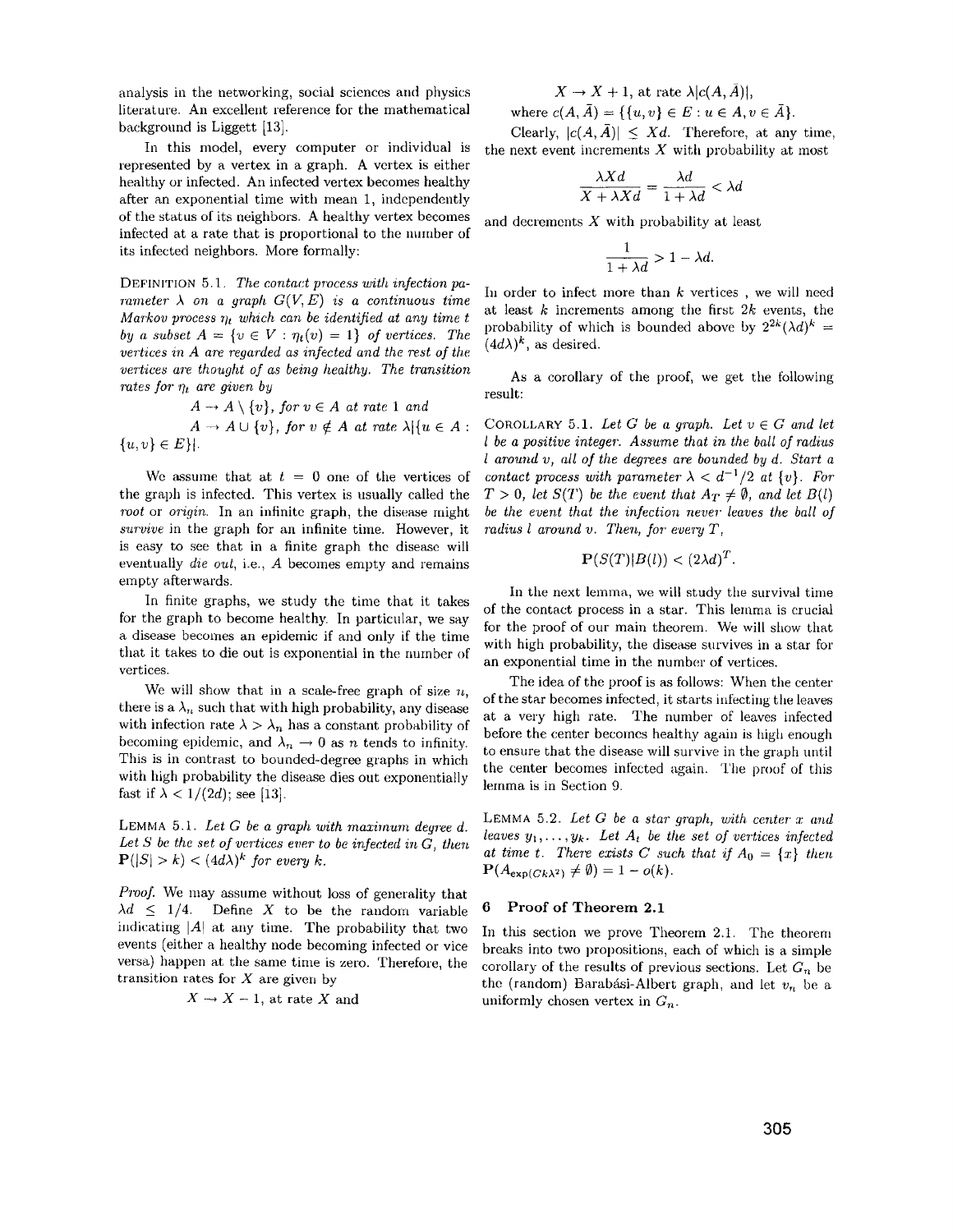Proposition 6.1 below. 7.2 and 7.3, with probability larger than 1/4, for every

PROPOSITION 6.1. For every *n* there exists  $\lambda_n$ , with  $\lambda_n \to 0$  *as n tends to*  $\infty$ , *such that for every*  $\lambda_{G_n,v_n}$  $\lambda > \lambda_n$ , *if we start an infection with parameter*  $\lambda$  *at*  $v_n$ , *it will survive with probability bounded from below by* 

 $\lambda^{C_1 \frac{\log(1/\lambda)}{\log\log(1/\lambda)}}$ .

where  $C_1$  *is a universal constant, and* 

$$
(6.7) \qquad \mathbf{P}(\lambda_{G_n,v_n} < x) \frac{1}{10 \log(1/x)}
$$

*i.e.,*  $\lambda_{G_n,v_n}$  stochastically dominates a variable that does *not depend on n.* 

Conversely, we have:

PROPOSITION 6.2. For every *n* there exists  $\lambda_n$ , with  $\lambda_n \to 0$  *as n tends to*  $\infty$ , *such that for every*  $\lambda_{G_n,v_n}$  $\lambda > \lambda_n$ , if we start an infection with parameter  $\lambda$  at  $v_n$ , *it will survive with probability bounded from above by* 

 $\lambda^{C_2} \frac{\log(1/\lambda)}{\log \log(1/\lambda)}$ 

where  $C_2$  is a universal constant and  $\lambda_{G_n,v_n}$  is as in  $(6.7)$ .

Note that the difference between the two propositions is that Proposition 6.1 bounds the survival probability from below, whereas Proposition 6.2 bounds the survival probability from above.

*Proof.* [Proof of Proposition 6.1] Fix  $\lambda$ . Let

$$
k_0 = 10C^{-1} \frac{\log(1/\lambda)}{\log \log(1/\lambda)}
$$

where *C* is as in Proposition 4.2. By Lemma 8.2 and Proposition 4.2, with probability as in (6.7),  $G_n$  and  $v_n$ are so that the k-neighborhood of  $v_n$  contains a vertex  $u^{(1)}$  of degree larger than

$$
(k_0!)^C > \left(\frac{1}{\lambda}\right)^{10}
$$

such that

$$
l_{u^{(1)}} < 2^{-0.5 \log(k_0!)} < \lambda^D
$$

for some  $D = D(m, u) > 0$ . Now, let  $u^{(2)}$  be a parent of  $u^{(1)}$ , let  $u^{(3)}$  be a parent of  $u^{(2)}$ , and continue up to  $u^{(\log(n)/100)}$ . Then,  $l_{u^{(j)}} = U_j l_{u^{(j-1)}}$  where  $\{U_j\}$ are i.i.d. variables, uniform on  $[0,1]$ . With probability larger than 1/2,

$$
l_{u^{(j)}} < \left(\frac{9}{10}\right)^j l_{u^{(1)}}
$$

The proof of Theorem 2.2 is very similar to that of for all  $j = 2, \ldots, \log(n)/100$ . Therefore, using Lemmas  $j = 2, \ldots, \log(n)/100$ , the degree of  $u^{(j)}$  is larger than

$$
1.05^{j(x^{-1}-1)}\left(\frac{1}{\lambda}\right)^5.
$$

Thus far, we have the following: There exists a vertex  $u^{(1)}$  of distance  $k_0$  from  $v_n$ , and a sequence of vertices  $u^{(j)}$ ,  $j = 2,... \log(n)/100$  such that:

- 1. For every  $j$ , the degree of  $u^{(j)}$  is bounded from below by  $1.05^{j(x^{-1}-1)} \left(\frac{1}{2}\right)^5$ , i.e., the degrees of  $u^{(j)}$ grow exponentially with *j.*
- 2. The vertex  $u^{(j)}$  is a neighbor of  $u^{(j-1)}$ .

Let  $v^{(1)} = v_n, v^{(2)}, v^{(3)}, \ldots, v^{(k_0)} = u^{(1)}$  be a path starting at  $v_n$  and reaching  $u^{(1)}$ . With probability

$$
\left(\frac{\lambda}{1+\lambda}\right)^{k_0} \geq \lambda^{C_1 \frac{\log(1/\lambda)}{\log\log(1/\lambda)}}
$$

the infection reaches  $u^{(1)}$ . By iterative applications of Lemma 5.2, conditioned on the event that the infection reaches  $u^{(1)}$ , with probability bounded away from zero, the infection will reach  $u^{(\log(n)/100)}$ , and by another application of Lemma 5.2, the infection will survive up to time at least

$$
\exp\left(C\lambda^2\cdot 1.05^{\log(n)/100}\right)=\exp(n^{\nu})
$$

for some  $\nu = \nu(m, \alpha, \lambda)$ .

*Proof.* [Proof of Proposition 6.2] Proposition 6.2 follows immediately from Lemma 8.1 and Proposition 4.1, and Lemma 5.1 and Corollary 5.1.

### 7 Estimates **for** the **P61ya Urn** Representation

In this section we complete the work started in Section 3 by providing estimates for the quantities defined in that section. Let

$$
\chi = \frac{m + mu}{2m + mu}.
$$

Then the following hold:

LEMMA 7.1.  $l_k$  *converges uniformly in probability to*  $(\frac{k}{n})^{\chi}$ , *i.e.*, *for every*  $\epsilon$  *there exist* N *such that if*  $n > N$ , *then with probability larger-than*  $1 - \epsilon$ , *for every*  $1 \leq k \leq$ *n*, *we have*  $|l_k - (k/n)^{\chi}| < \epsilon$ .

From Lemma 7.1 we get that: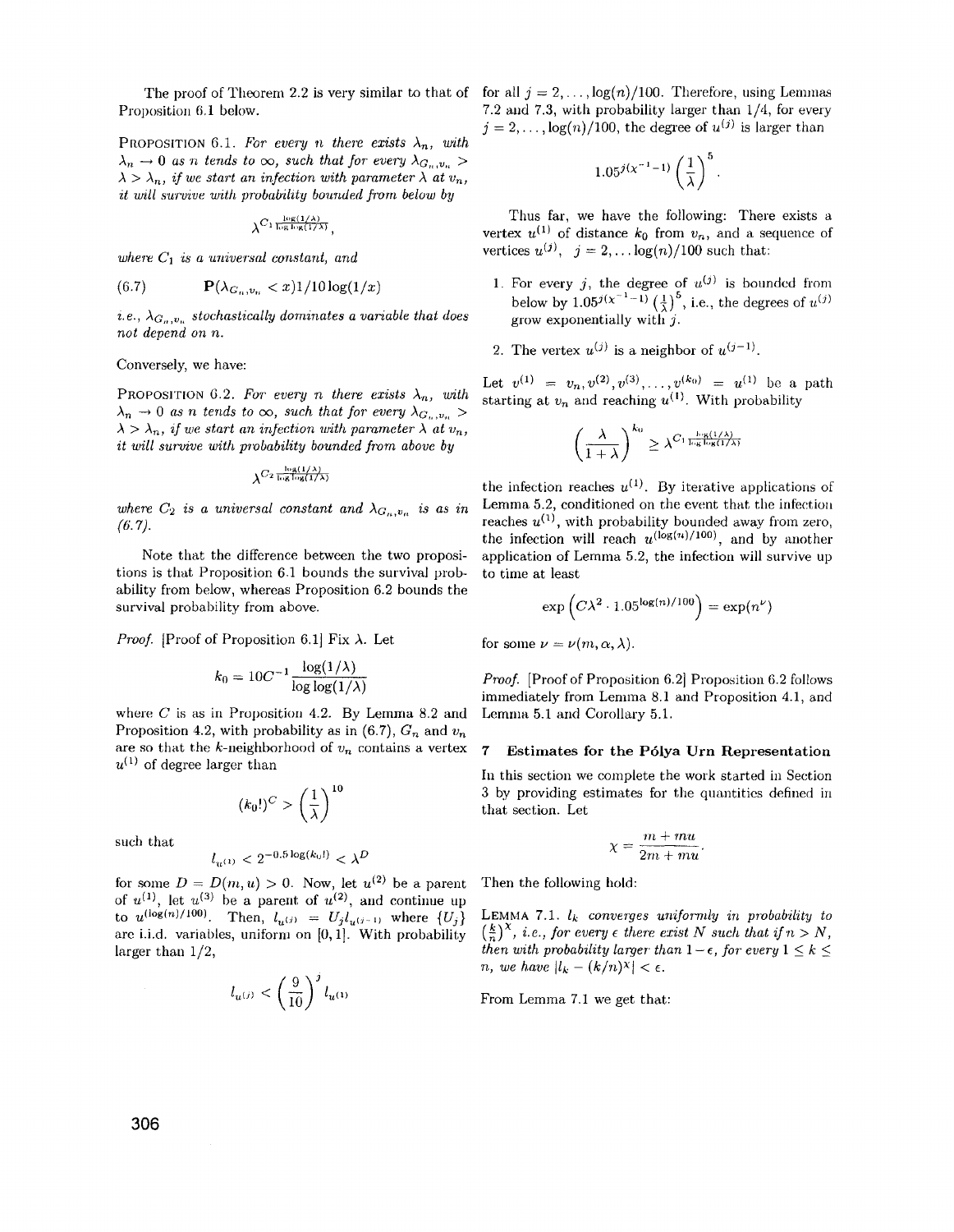$n>N$  then with probability larger than  $1 - \epsilon$ , for every let  $k = \kappa(a)$ . Let i be so that  $a \in [2^{-i}, 2^{-i+1}]$ . We  $a \in [0,1]$ , we have  $|\kappa(a) - a^{1/\chi}n| < \epsilon n$ . want to understand the distribution of the neighbors of

vertex, the estimate is as follows: that newer vertices made to *k* when they arrived.

LEMMA 7.3. Let  $\{\varphi_k''\}_{k=1}^{\infty}$  *be i.i.d. variables distributed*  $\Gamma(m + mu)$ . and let  $\varphi'_{k} = \varphi''/(2m + mu)$ . For every  $\epsilon$ *there exist* N and K such that for every  $n > N$  there *exists a coupling between* 

$$
\left\{\frac{k^{\chi-1}}{n^\chi}\varphi_k'\right\}_{k=K}^n
$$

*and*  $\{\varphi_k\}_{k=K}^n$  so that with probability larger than  $1 - \epsilon$ ,

$$
(1-\epsilon)\varphi_k \leq \frac{k^{\chi-1}}{n^{\chi}}\varphi'_k \leq (1+\epsilon)\varphi_k
$$

*for every*  $K \leq k \leq n$ .

Recall that the  $\Gamma$ -distribution with parameter *a* is the distribution with density  $\frac{x^{u-1} \exp(-x)}{z}$ , with *Z* being the proper normalization. In particular, if *a* is an integer, then the  $\Gamma$ -distribution with parameter  $a$  is the distribution of the sum of *a* independent exponentials with parameter 1.

## 8 Expanding Neighborhood Calculation

We want to estimate the maximum degree of a vertex in a neighborhood of radius *k* around a random vertex *v*. This has already been done by Bollobás and Riordan [3] for the (looped) version of model without uniform connections, In this section we show that the ideas of Bollobas and Riordan, when applied to the P6lya urn description of the graph instead of the random pairing description, give good estimates for the maximum degree of a vertex in a neighborhood of radius *k* around a random vertex *v* in the more general setting (i.e.,  $\alpha > 0$ ).

We start from a uniformly chosen vertex  $v.$  Let  $\Theta_j$ be the set of vertices at distance exactly  $j$  from  $v$ . We take

$$
H_j=\cup_{i=1}^t \Theta_i.
$$

Assume

 $n > e^{t^2}$ . (8.8)

Let

$$
G_t(i) = #\{k \in \Theta_t : 2^{-i} < l_k \leq 2^{-i+1}\}.
$$

LEMMA 7.2. For every  $\epsilon$  there exist N such that if **8.1** Evolution of  $G_t(\cdot)$  Fix *n* large, let  $a \in [0,1]$  and *k. k* has two types of neighbors: the m connections that For  $\varphi_k$ , which is the (random) strength of the k-th k made when it joined the graph, and the connections

> For the first type, let  $\{U_i\}_{i=1}^m$  be  $m$  independent  $U([0,1])$ -s. The *m* connections are  $\{\kappa(a'U_i) : i =$  $1, \ldots, m$ } where  $a' = l_{\kappa(a)} = a + O(n^{-\chi})$ . Therefore, for each  $j > i$ , the number of neighbors of *k* in  $[2^{-j}, 2^{-j+1}]$ is bounded from below and from above by constants times  $Bin(m, 2^{i-j-1})$ .

> For the second type, fix  $j < i$ . The number of connections from  $[2^{-j}, 2^{-j+1}]$  is

$$
\sum_{h|l_h\in[2^{-j},2^{-j+1}]}X_h
$$

where  $X_h \sim \text{Bin}(m, w_k/l_h)$ . Therefore, the number of neighbors of k in  $[2^{-j}, 2^{-j+1}]$  is bounded from below and from above by constants times

(8.9) 
$$
\operatorname{Poi}\left(2^{-j}\frac{w_k}{\mathbf{E}(w_{\kappa(2^{-j})})}\right).
$$

From  $(8.9)$  and Lemmas 7.1, 7.2, and 7.3, we get that there exist constants  $0 < C_1, C_2 < \infty$  such that for every  $t$  and  $j$ ,

(8.10)  

$$
G_{t+1}(j) \preceq \text{Poi}\left(C_1 \left[ \sum_{i \leq j} 2^{i-j} G_t(i) + \sum_{i \geq j} 2^{\beta(i-j)} G_t(i) \right] \right)
$$

and  $(9.11)$ 

$$
G_{t+1}(j) \succeq \text{Poi}\left(C_2 \left[ \sum_{i < j} 2^{i-j} G_t(i) + \sum_{i > j} 2^{\beta(i-j)} G_t(i) \right] \right)
$$

where  $\preceq$  and  $\succeq$  denote stochastic domination and  $\beta=$  $\chi^{-1} - 1$  satisfies  $0 < \beta \leq 1$ . From (8.10) and (8.11) we get (8.12) and (8.13) helow, which are slightly weaker but are much more convenient to use:

(8.12) 
$$
G_{t+1}(j) \preceq \mathrm{Poi}\left(C_u \left[\sum_{i=1}^{\infty} 2^{i-j} G_t(i)\right]\right)
$$

and

 $($ 

$$
8.13) \t G_{t+1}(j) \succeq \mathrm{Poi}\left(C_t \left[\sum_{i=1}^{\infty} 2^{\beta(i-j)} G_t(i)\right]\right)
$$

with 
$$
0 < C_u, C_l < \infty
$$
.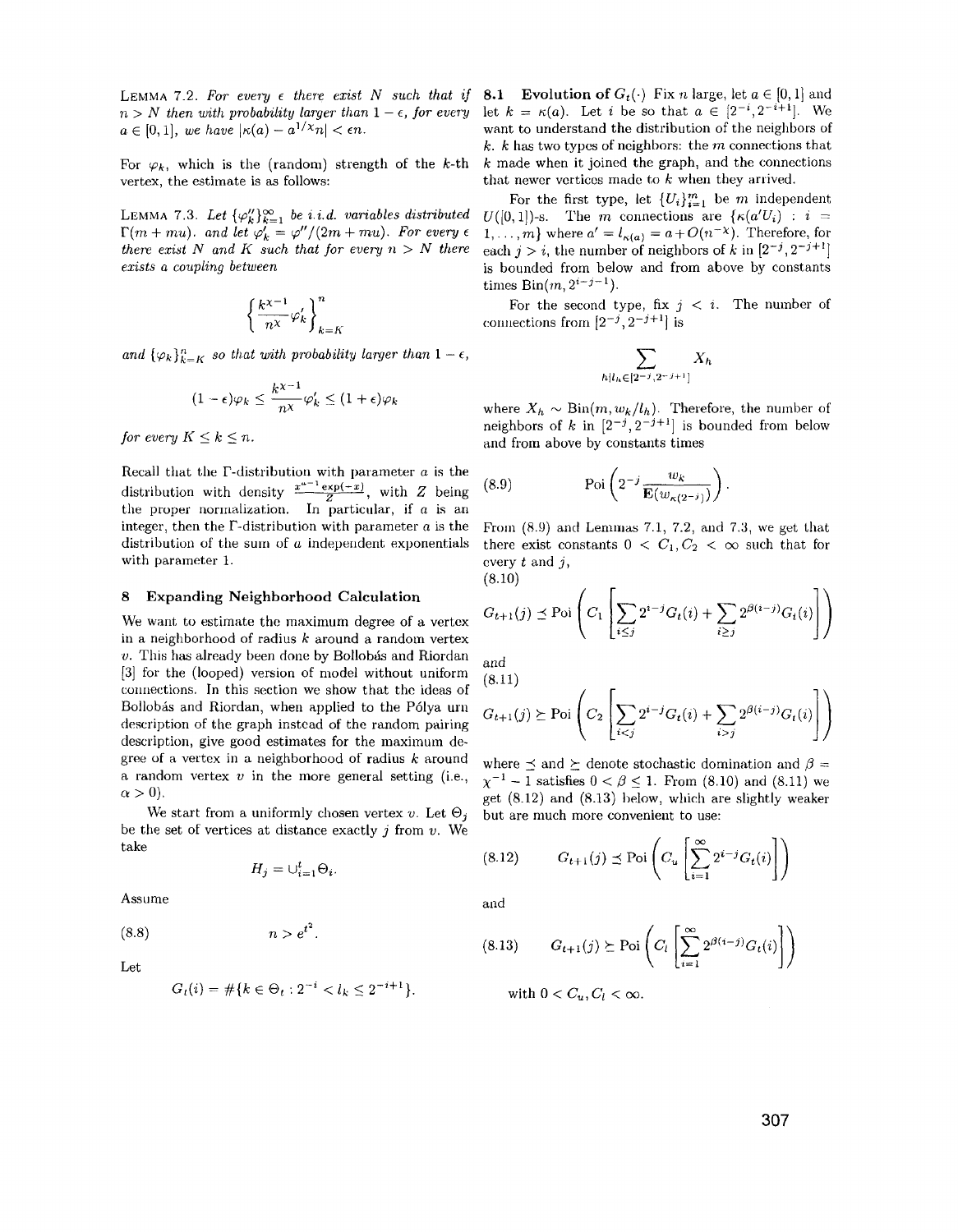8.2 Proofs of the Upper and Lower Bounds In this subsection we will show that with high probability, all of the vertices in  $H_t$  have degree smaller than  $(t!)^{100}$ but there exists a vertex of degree higher than  $(t!)^{100}$ First we show the upper bound. This will be done using induction. For every  $t > 1$ , let  $B_t = [20 \log(t!)] < 20t^2$ . The induction step is the following lemma:

LEMMA 8.1. Let  $E_t^{(\ell)}$  be the event that  $G_{\ell+t}(j) < 10$ .  $2^{-j}$  $(t!)^4$  for every j. Then (8.14)

$$
\mathbf{P}(E_{t+1}^{(\ell)}|E_t^{(\ell)}) \geq 1 - \frac{1}{t^2} - \sum_{j=B_\ell}^{\infty} 2^{-j} (t!)^4 = 1 - o(t^{-2}).
$$

*Proof.* Since  $G_{\ell+t}(j)$  is integer, if we condition on  $E_t^{(\ell)}$ , then  $G_t(j) = 0$  for every  $j > B_t$ . Therefore, using (8.12),  $G_{\ell+t+1}(j)$  is stochastically dominated by a Poisson variable with parameter

$$
2^{-j}B_t(t!)^4 < 2^{-j}\frac{((t+1)!)^4}{t^2}
$$

for every *j.* Therefore, by Markov's inequality, the probability that there exists  $j \leq B_t$  such that  $G_{\ell+t+1}(j)$  $10 \cdot 2^{-j} ((t + 1)!)^4$  is bounded by

(8.15) 
$$
\frac{B_t}{t^4} < \frac{1}{t^2}.
$$

For  $j > B_t$ , the probability that  $G_{\ell+t+1}(j) > 10$  follows from the following lemma:  $2^{-j}((t+1)!)^4$  is the probability that  $G_{\ell+t+1}(j) \geq 1$ , and by Markov's inequality this is bounded by

$$
(8.16) \t\t 2^{-j}(t!)^4.
$$

Equation(8.14) follows from  $(8.15)$  and  $(8.16)$ .

We can now prove the upper bound:

PROPOSITION 8.1. Let a be chosen uniformly in [0, 1], and let  $k = \kappa(a)$ . For every  $\epsilon$  there exists T such that *with probability larger than*  $1 - \epsilon$ , *for every t > T*, *every vertex in*  $H_t$  *has degree smaller than*  $(t!)^{100}$ .

*Proof.* Let *l* be such that  $a > 2^{-l}$  with probability  $1 - \epsilon/4$ , and let  $\ell < -l$ . Also, let  $\ell$  be so large in absolute value that

$$
(8.17) \qquad \sum_{t=-\ell}^{\infty} \left( \frac{1}{t^2} + \sum_{j=B_{\ell}}^{\infty} 2^{-j} (t!)^4 \right) < \epsilon/2.
$$

Notice that in  $(8.17)$  we are summing on the expression from (8.14). Let  $T > 1-\ell$ , such that  $(t!)^{10} > ((t+\ell)!)^4$  The following proposition is the main result in the for all  $t > T$ . By the choice of  $\ell$ , the probability of  $E_{1-\ell}^{(\ell)}$  subsection:

is larger than  $1 - \epsilon/4$ . Therefore, by Lemma 8.1, with probability larger than  $1 - \epsilon/2$ , for every  $t > T$ , the event  $E_{t}^{(\ell)}$  occurs.

Now, condition on the occurrence of  $\bigcap_{k=T}^{\infty} E_t^{(\ell)}$ . Then for every  $t > T$ , the number of elements in  $H_t$ is no more than  $(t!)^{10}$ , and

$$
\min\{l_k : k \in H_t\} > 2^{-B_t} > \frac{1}{(t!)^{20}}.
$$

Therefore, using Lemmas 7.2 and 7.3,

$$
\mathbf{P}\left(\exists k \in H_t \text{ such that } w_k > \frac{t^2 \cdot (t!)^{20(\chi-1)}}{n}\right) < \frac{1}{t!}.
$$

The degree of  $k$  is dominated by  $m$  plus a Poisson process with rate  $nw_k/l_k$ . Since  $l_k > (t!)^{-20}$ , we get that the probability that there exists a vertex of degree larger than  $(t!)^{100}$  is bounded by  $(t!)^{-50}$ . This gives the required result.

Now, we show that with high probability, there exists a vertex *v* in  $H_t$  of degree  $(t!)^\mu$  where  $\mu = \mu(\chi) >$ O. The proof is not much different from that of the upper bound. Let  $C_1$  be so that

$$
(8.18) \t2^{-\beta C_1 \log(t!)} > (t!)^{-0.25}
$$

for every *t*. Let  $F_t = C_1 \log(t!)$ . The induction step follows from the following lemma:

LEMMA 8.2. Let  $D_t^{(\epsilon)}$  be the event that  $G_{\ell+t}(j) > 10$ .  $2^{-\beta j} (t!)^{1/2}$  for every  $j < F_t$ . Then

(8.19)

*Proof.* Condition on the event  $D_t^{(\ell)}$ .  $G_{\ell+t+1}(j)$  dominates a Poisson variable with parameter

$$
2^{-\beta j} \sum_{i=1}^{\infty} 2^{\beta i} \ge 2^{-\beta j} = 10 F_t(t!)^{1/2}
$$
  
\n
$$
\ge 2^{-\beta j} 10(t+1)(t!)^{1/2} \ge 2^{-\beta j} 1000 = ((t+1)!)^{1/2}
$$
  
\n
$$
\ge 1000((t+1)!)^{1/4}
$$

for  $j < F_{t+1}$ . Therefore, for  $j < F_{t+1}$ ,

$$
\mathbf{P}\left(G_{\ell+t+1}(j) < 10 \cdot 2^{-\beta j} (t!)^{1/2}\right) < \exp\left(-\frac{((t+1)!)^{1/4}}{16}\right),
$$

and summing up we get the desired result.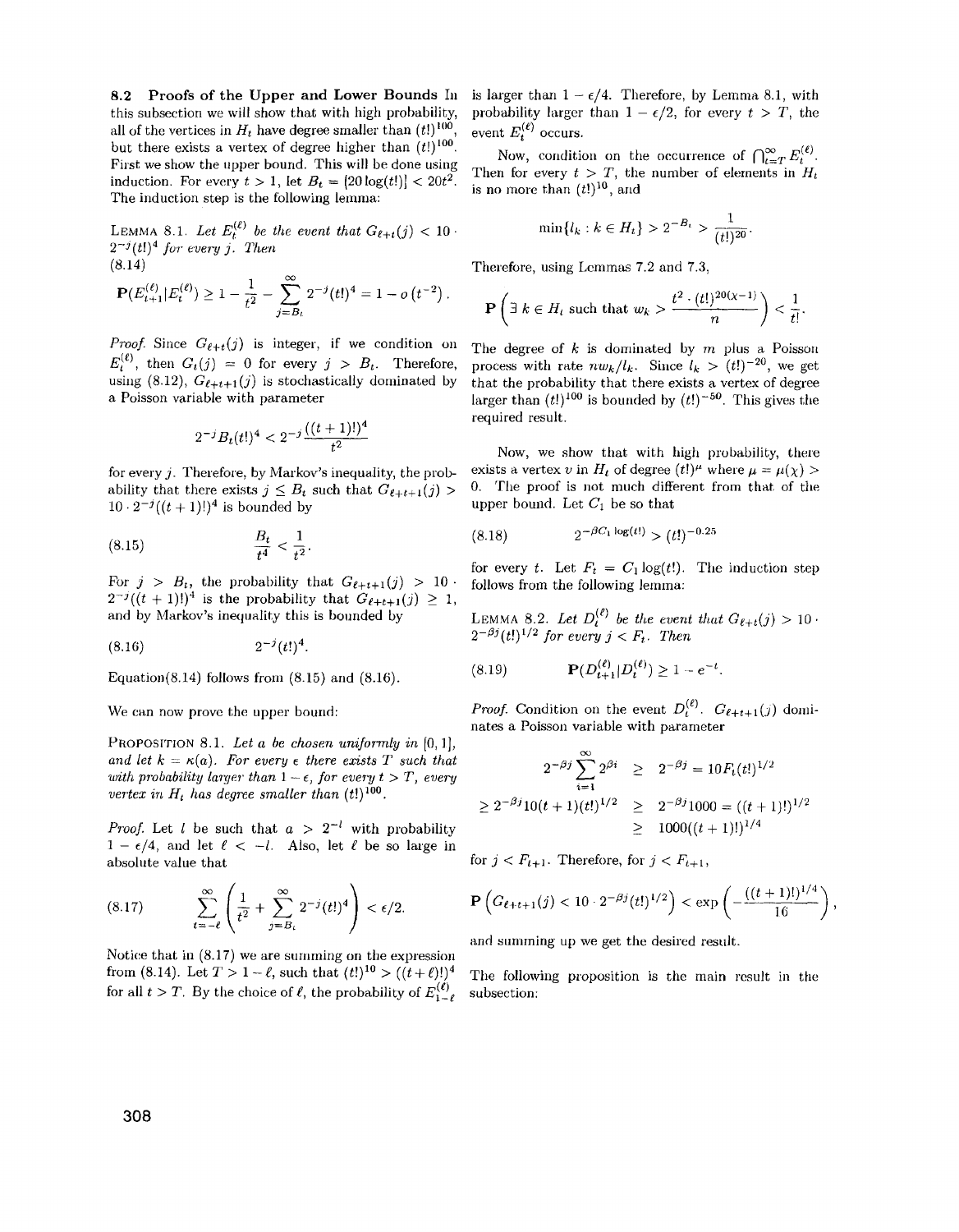PROPOSITION 8.2. Let a be chosen uniformly in [0,1], and let  $k = \kappa(a)$ . There exists  $C > 0$ , *depending only on*  $\chi$ , such that for every  $\epsilon$  there exists T such that with *probability larger than*  $1 - \epsilon$ , *for every t > T*, *there exist a vertex in*  $H_t$  *with degree larger than*  $(t!)^C$ .

*Proof.* First we need to choose  $\ell$ . Let  $k_i$  be a sequence of ancestors of  $k$ . Then,  $l_k$  has the distribution of the product of  $i + 1$  independent variables distributed  $U([0,1])$ . In particular, with probability exponentially close to 1,  $l_{k_i} < 2^{-i}$  (this is because of the inequality of the means). Let *T* be such that  $\sum_{t=T}^{\infty} \epsilon/4$ , and let  $\ell$ be such that with probability larger than  $1 - \epsilon/4$ ,  $l_{k_i}$  is so small that with probability larger than  $1 - \epsilon/4$ , for every  $j < F_T$ , the set  $U = \{k' : k' \text{ connects to } k_i\}$  is of size larger than  $10 \cdot 2^{-\beta j} (T!)^{1/2}$ .

Then, by Lemma 8.2 we get that with probability larger than  $1 - 3\epsilon/4$ , for every  $t > T$ , there exists  $v \in H_{t+\ell}$  with  $l_v < 2^{-0.5 \log(t!)}$ . By Lemmas 7.2 and 7.3, with probability larger than  $1 - \epsilon e^{-t}$ , the degree of this vertex is larger than

$$
(t!)^{0.5 \log 2 \cdot (\chi^{-1} - 1)}
$$

and the proof of the proposition is complete.

### 9 Proof of the Star Lemma

*Proof.* [Proof of Lemma 5.2] First, we will show that the decrease in the number of infected leaves during a period in which the central vertex is healthy can be bounded by a Gamma variable with parameter  $\frac{\lambda}{1+\lambda}$ . Then, we will show that the number of infected vertices when the center is infected can be simulated by a simple biased random walk on a line. For the first part, suppose we are at the state in which the vertex in the center of the star is healthy. Define  $I$  to be the random variable of the number of infected leaves. I is decreasing by 1 at rate *I*. The center is becoming infected at rate  $\lambda I$ . Therefore, at any moment, the probability that in the next event the center becomes infected is  $\frac{\lambda}{1+\lambda}$  and the probability that I decreases by one is  $\frac{1}{1+\lambda}$ . Clearly, this shows that the number of infected vertices cured in a period in which the center is healthy is a random variable with the distribution Geom $(\frac{\lambda}{1+\lambda})$ . Now, in the period in which the center is infected, the number of infected leaves  $X$  has the following transition rates:

$$
X \to X - 1
$$
, at rate X and

$$
X \to X + 1
$$
, at rate  $\lambda |k - X|$ .

One can easily verify that *X* dominates the following process

$$
Y \to Y - 1, \text{ at rate } \frac{1}{4}\lambda k \qquad \text{if } Y = \frac{1}{4}\lambda k
$$
  

$$
Y \to Y + 1, \text{ at rate } \frac{3}{4}\lambda k \qquad \text{if } Y < \frac{1}{4}\lambda k
$$
  

$$
Y \to Y - 1, \text{ at rate } \frac{1}{4} = \lambda k
$$

where the initial value of *Y* is the number of infected leaves in the beginning of each period. Merging this with the number of leaves that become healthy during the time in which the center is healthy, the following process will give a simple lower bound on the number of leaves infected in the contact process;

$$
Y = \frac{1}{4}\lambda k
$$
  
\n
$$
Y \rightarrow Y - 1
$$
  
\n
$$
Y \rightarrow Y - \text{Geom}(\frac{\lambda}{1+\lambda})
$$
 at rate  $\frac{1}{4}\lambda k$ 

If  $Y < \frac{1}{4}\lambda k$ 

 $If$ 

$$
\begin{array}{ll}\nY \to Y + 1 & \text{at rate } \frac{3}{4}\lambda k \\
Y \to Y - 1 & \text{at rate } \frac{1}{4}\lambda k \\
Y \to Y - \text{Geom}(\frac{\lambda}{1+\lambda}) & \text{at rate } 1\n\end{array}
$$

Therefore, the problem reduces to calculating the survival time of the system described above. This system is a factor  $\lambda k + 1$  speedup of the following discrete time system;

If 
$$
Y = \frac{1}{4}\lambda k
$$
  
\n $Y \rightarrow Y - 1$  with prob.  $\frac{1}{4}(1 - (\lambda k)^{-1})$   
\n $Y \rightarrow Y - \text{Geom}(\frac{\lambda}{1 + \lambda})$  with prob.  $(\lambda k)^{-1}$   
\nIf  $Y < \frac{1}{4}\lambda k$   
\n $Y \rightarrow Y + 1$  with prob.  $\frac{3}{4}(1 - (\lambda k)^{-1})$   
\n $Y \rightarrow Y - 1$  with prob.  $\frac{1}{4}(1 - (\lambda k)^{-1})$   
\n $Y \rightarrow Y - \text{Geom}(\frac{\lambda}{1 + \lambda})$  with prob.  $(\lambda k)^{-1}$ 

and therefore it is enough to show that the survival time of the above system is, with high probability, exponential. To do that, it is sufficient to show that starting at  $Y = \frac{1}{4}\lambda k$  the probability of hitting 0 before returning to  $\frac{1}{4}\lambda k$  decays exponentially with  $\lambda^2 k$ . Let  $E$  be the event that  $Y$  changes by more than 1 at least  $\lambda^2 k/100$  times before hitting 0 or returning to  $\frac{1}{4}\lambda k$ . The probability of this event is at most;

$$
\mathbf{P}(E) + \mathbf{P}\left(\text{hitting 0 before returning to }\frac{1}{4}\lambda k \middle| E^c\right).
$$

First we want to bound  $P(E)$ : For every value  $0 < x <$  $\frac{1}{4}\lambda k$  the probability of reaching  $\frac{1}{4}\lambda k$  before the next occurrence of a change larger than 1 is at least  $1/4$  and therefore

$$
\mathbf{P}(E) < 4^{-\lambda^2 k / 100}.
$$